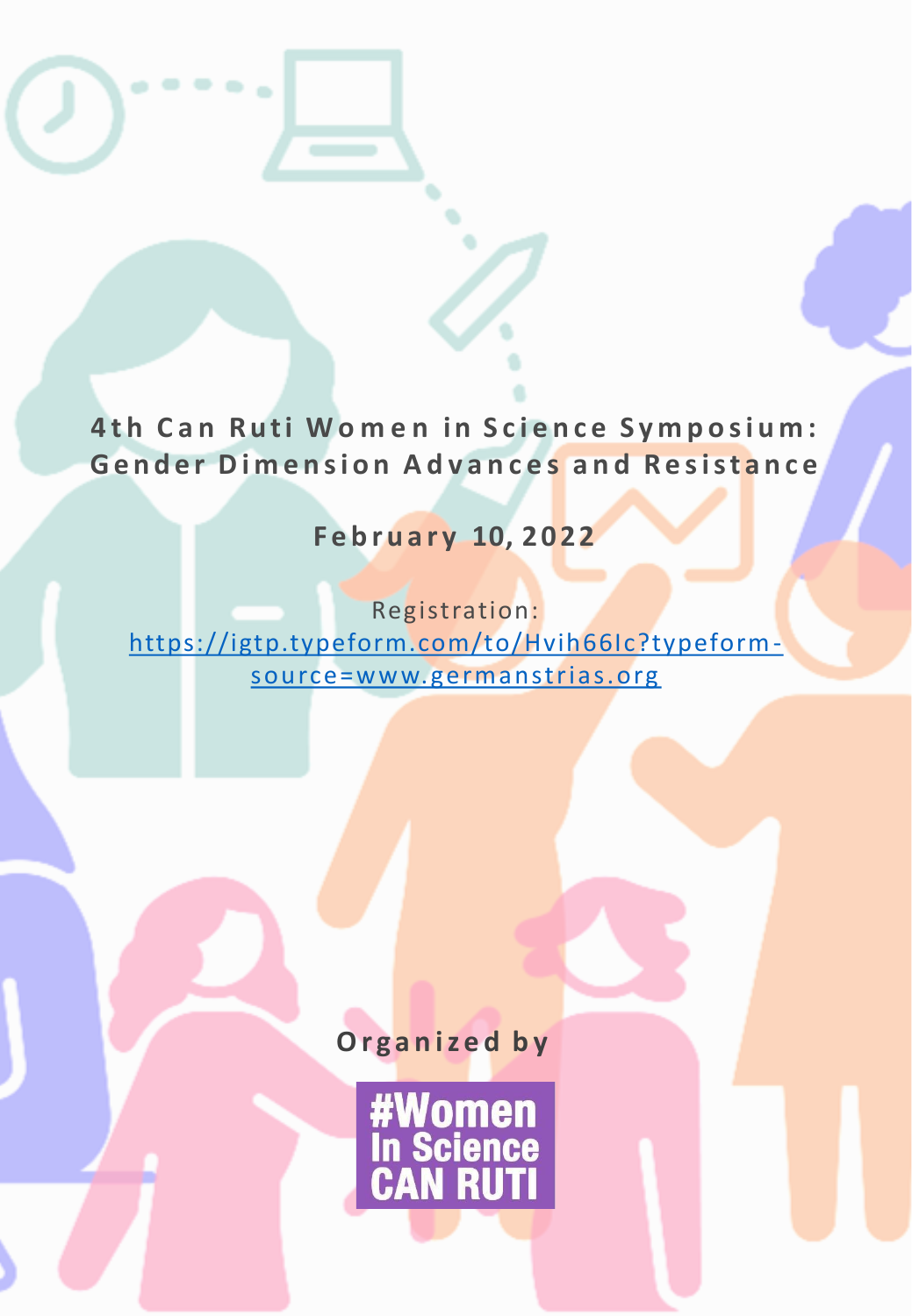



|  | 09.30h                                      | Opening                                                                                                                                                           | Gemma Geis, Minister for Research and<br>Universities, Government of Catalonia.<br>Jordi Barretina, IGTP Director.<br>Julia Garcia-Prado, IGTP Scientific Director,<br>IrsiCaixa, WiS.                                                            |
|--|---------------------------------------------|-------------------------------------------------------------------------------------------------------------------------------------------------------------------|---------------------------------------------------------------------------------------------------------------------------------------------------------------------------------------------------------------------------------------------------|
|  | 09.40h                                      | Introduction to the Resistances<br><b>Toolkit developed by the SUPERA</b><br>Project - Keynote lecture                                                            | Lucy Ferguson, Yellow Window, partner in<br>the Horizon 2020-funded SUPERA Project.                                                                                                                                                               |
|  | 10.30h                                      | Round-up of Equality Activitieson<br>the Can Ruti Campus                                                                                                          | Julia Garcia-Prado, IGTP, IrsiCaixa, WiS.                                                                                                                                                                                                         |
|  | <b>Highlights of WiS Activities in 2021</b> |                                                                                                                                                                   |                                                                                                                                                                                                                                                   |
|  | 10.40h                                      | Presentation of WiS Observatory<br>Data                                                                                                                           | Jose A Muñoz-Moreno, Fight AIDS and<br>Infectious Diseases Foundation (FLSIDA),<br>Wis.                                                                                                                                                           |
|  | 10.45h                                      | Impact of COVID-19 Lockdownin a<br><b>Biomedical Research Campus: A</b><br>Gender Perspective Analysis -<br>Presentation of the Results of the<br>WiS publication | Nuria Izquierdo-Useros, IrsiCaixa AIDS<br>Research Institute, WiS.                                                                                                                                                                                |
|  |                                             | <b>Journal Club</b>                                                                                                                                               | Cristina Agustí, CEEISCAT-IGTP, ICO, WiS.                                                                                                                                                                                                         |
|  | 11.00h                                      | Analysis of inappropriate prescribing<br>in elderly patients of the Swiss HIV<br>Cohort Study reveals gender<br>inequity                                          | Jordi Casabona, Director CEEISCAT, IGTP.                                                                                                                                                                                                          |
|  | 11.20h                                      | <b>Comfort Break</b>                                                                                                                                              |                                                                                                                                                                                                                                                   |
|  |                                             | <b>Invited Speaker</b>                                                                                                                                            | Harvey Evans, IGTP, WiS.                                                                                                                                                                                                                          |
|  | 11.35h                                      | <b>Communities of Practice for</b><br>greater gender equality - Insights<br>from the H2020 ACT project                                                            | Jörg Müller, Senior Researcher, IN3 -<br>Internet Interdisciplinary Institute, UOC.                                                                                                                                                               |
|  |                                             | <b>Round Table Session</b>                                                                                                                                        | Sara Morón-López, IrsiCaixa, WiS; Marta<br>Monguió Tortajada, IGTP-HUGTIP, WIS;<br>Raquel Ortiz, Irsicaixa, WiS; Ana Pons,<br>Irsicaixa, WiS; Ana Barajas, IrsiCaixa, WiS.                                                                        |
|  | 11.50h                                      | Interactive Session on gender<br>dimension, advances and resistances                                                                                              | Jordi Casabona, CEEISCAT, IGTP;<br>Inés Velasco, HUGTIP, IGTP, WIS;<br>Jörg Müller, Senior Researcher, IN3 -<br>Internet Interdisciplinary Institute, UOC;<br>Lucy Ferguson, Yellow Window, partner in<br>the Horizon 2020-funded SUPERA Project. |
|  | 12.45h                                      | <b>Closure and Homage to</b><br><b>Marguerite Vogt</b>                                                                                                            | David Solanes, IGTP, WiS.<br>Cristina Peligero, IrsiCaixa, WiS.                                                                                                                                                                                   |
|  |                                             |                                                                                                                                                                   |                                                                                                                                                                                                                                                   |